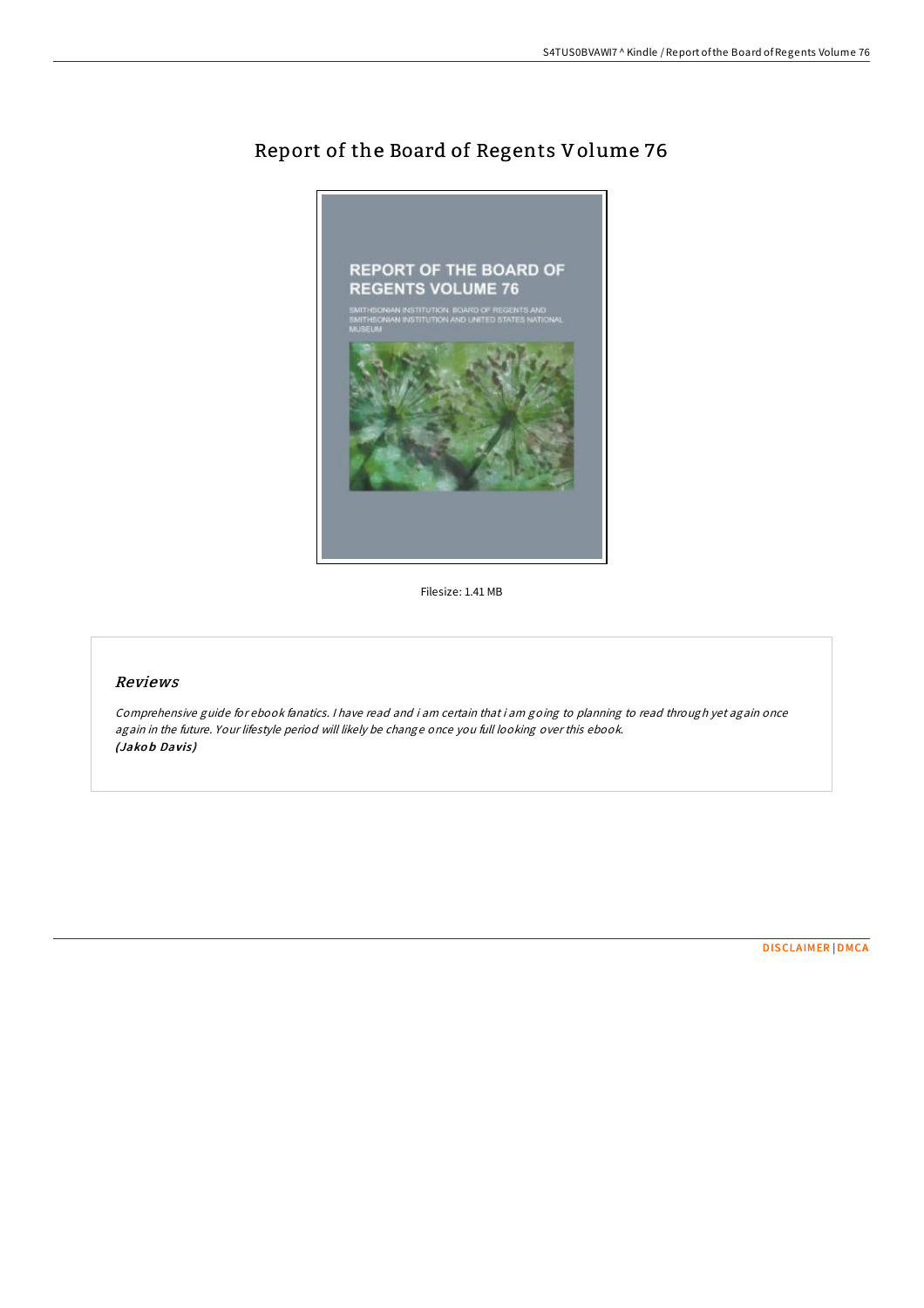## REPORT OF THE BOARD OF REGENTS VOLUME 76



To read Report of the Board of Regents Volume 76 PDF, make sure you access the web link listed below and download the document or have accessibility to additional information which are have conjunction with REPORT OF THE BOARD OF REGENTS VOLUME 76 book.

RareBooksClub. Paperback. Book Condition: New. This item is printed on demand. Paperback. 252 pages. Dimensions: 9.7in. x 7.4in. x 0.5in.This historic book may have numerous typos and missing text. Purchasers can usually download a free scanned copy of the original book (without typos) from the publisher. Not indexed. Not illustrated. 1922 edition. Excerpt: . . . different in appearance from our northern primitive hardwood forests. The general color is perhaps a darker or less vivid green and there is something in the contour of the tree tops which seems unfamiliar to the observer from the North; they are relatively broader, flatter and more compact, and when a bare stem can be seen it seems disproportionately slender for the broad crown which it supports. For much the greater part of its extent, palms are very little in evidence; often none at all can be seen in an extensive expanse of tree tops. Once inside, however, and where the trunks of the trees are exposed by clearings, the difference is so great that even the most luxuriant broad-leaved forests of the more southern United States convey but a faint suggestion of their bewildering exuberance and infinite variety in details of their composition. The average tropical forest is practically impenetrable, often absolutely so without free use of the wood knife or machete. The trees, as a rule, are no closer together, and the biggest rarely larger than in the heaviest of our virgin hardwood forests. The occasional giants excel ours mainly in the great development of buttresses at the base, and wider expanse of their crowns; and I have never seen in tropical forests single tree trunks surpassing in uniform thickness, length, or symmetry some of the gigantic sycamores, tulip trees, black walnuts, pecans, burr oaks, and bottom red oaks which formerly grew...

 $\boxed{\text{ref}}$ Read Report of the Board of Regents Volume 76 [Online](http://almighty24.tech/report-of-the-board-of-regents-volume-76.html)  $\boxed{n}$ Download PDF [Repo](http://almighty24.tech/report-of-the-board-of-regents-volume-76.html)rt of the Board of Regents Volume 76